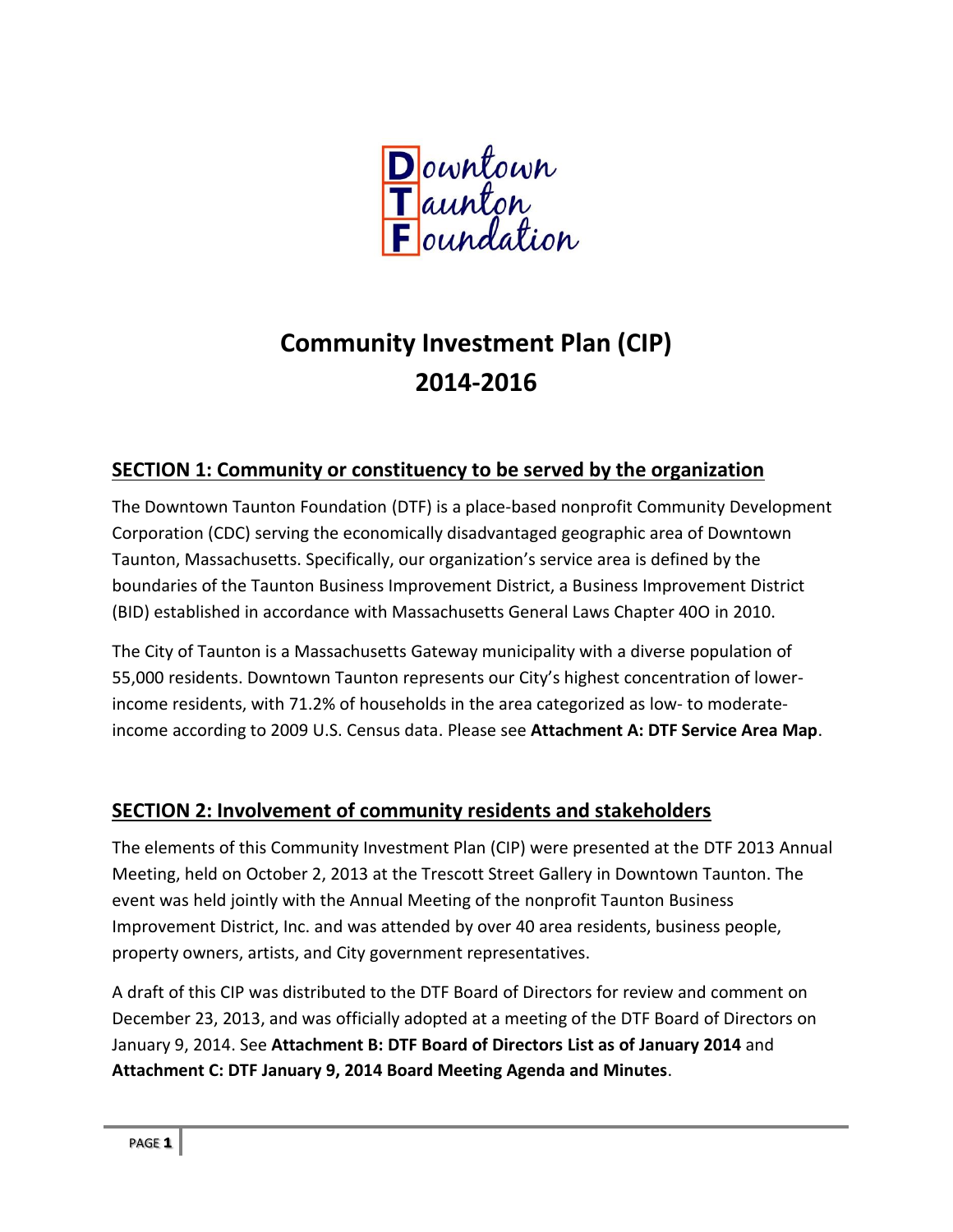In implementing and monitoring this CIP, residents and stakeholders will be engaged as follows:

## *Engagement: Organizational Leadership*

DTF's Board of Directors is the governing body of our organization. The Board meets as a whole at least four times per calendar year, and Board committees meet at least three times per calendar year. The DTF Board includes Downtown residents, business owners, artists, community leaders, and representatives of nonprofit organizations serving the neighborhood. As stated in our corporate by-laws, at least one-third of the Directors are members or representatives of the low-income community.

## *Engagement: Real Estate Development*

DTF's affordable housing, commercial, and mixed-use real estate development projects are initiated and overseen by our representative Board of Directors. We also work in close relationship with Taunton's Office of Economic and Community Development to ensure that our development initiatives support and complement the City of Taunton's overall economic development and Downtown revitalization goals and strategies.

#### *Engagement: Economic Development*

Downtown residents and small businesses are the primary planners, facilitators, and beneficiaries of DTF's economic development activities. DTF offers arts and cultural events throughout the year to promote the social and economic development of the neighborhood. These events include the *Taunton Creates!* arts festival each May and the *Liberty and Union Arts & History Festival* each October. Volunteer committees made up of DTF Board members and other interested community members coordinate these events with support from DTF staff. Our Small Business Technical Assistance Programs are targeted to address the specific needs of the Downtown business community.

## **SECTION 3: Plan goals**

DTF's goals, and the goals of this CIP, are the physical, social, and economic revitalization of Downtown Taunton, specifically of the area identified as the Taunton Business Improvement District, through cultural and educational programming, historic preservation, the expansion of economic opportunities for low- to moderate-income persons, and the provision of decent housing affordable to low- to moderate-income persons.

Achieving these goals will create economic opportunity and improve quality of life for Downtown's low- to moderate-income residents. The entire community will benefit from a revitalized Downtown which is more vibrant, viable, convenient, attractive, and safe.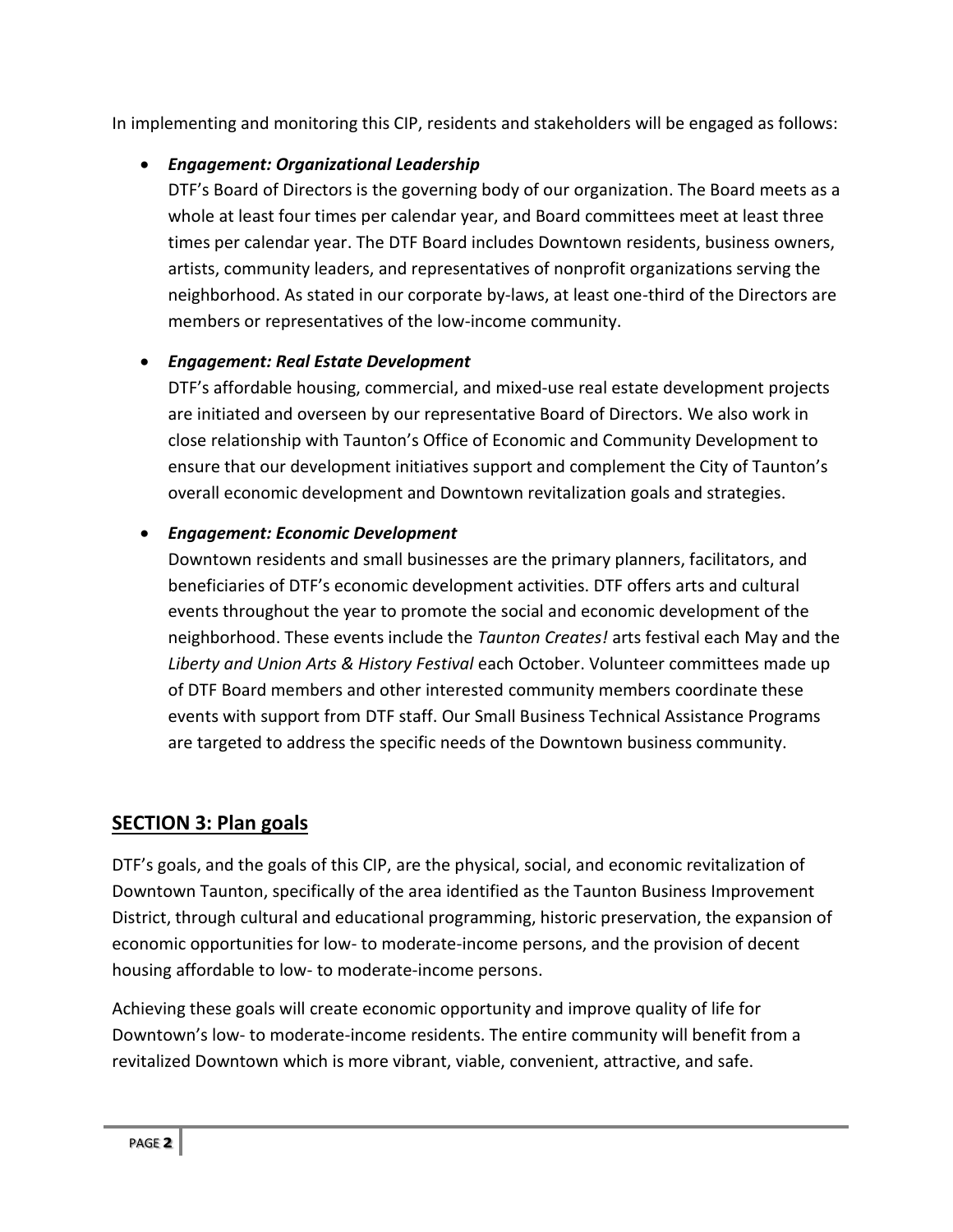# **SECTION 4: Activities to be undertaken 2014-2016**

#### *Activities: Real Estate Development*

DTF engages in physical development projects, including residential and commercial real estate development, with the goals of promoting Downtown Taunton's economic development, historic preservation, and neighborhood revitalization, and of creating affordable, convenient, pedestrian-friendly housing opportunities. Projects in the pipeline for 2014-2016 include:

#### **15 School Street**

In early 2013 DTF purchased, with the support of an Attorney General HomeCorps Partnership Grant and City of Taunton Community Development Block Grant funds, this foreclosed and blighted former nightclub and rooming house. Renovation of the building for first-floor commercial re-use, with two second-floor affordable apartments, is expected to be completed by January 2014, with occupancy by spring 2014.

#### **First District Courthouse, 11 Court Street**

DTF is currently under a purchase and sale agreement with the Bristol County Commissioners to acquire Downtown's former First District Courthouse, an historic 19<sup>th</sup> century building vacated by the County in 2010. DTF's plans are to rehabilitate the structure, including adding an elevator for accessibility. We will then market the first floor as commercial space and create a community-oriented arts and events center on the second floor. Historic tax credit applications to support this project were submitted in May 2013, and a small capital campaign was initiated in October 2013.

#### **15 Winthrop Street**

In November 2013, DTF – in partnership with The Neighborhood Corporation (TNC), another local CDC – was awarded receivership through the state Attorney General's office of this troubled former bar and boarding house. DTF and TNC are collaborating to clean up the site and transform 15 Winthrop Street into five units of apartment housing, including one handicapped accessible unit on the first floor.

#### **Union Block, Main Street**

DTF is engaged with a team of community partners on plans to sustainably redevelop this historic block of connected Main Street buildings, which are currently threatened by deterioration and persistent vacancies. Plans are to revitalize the traditional storefronts on the first floor for use by small businesses, with a new Workforce Training Center anchor tenant to utilize the interior and rear of the block's first floor. The second and third floors will be transformed into 30-plus affordable and market-rate apartments.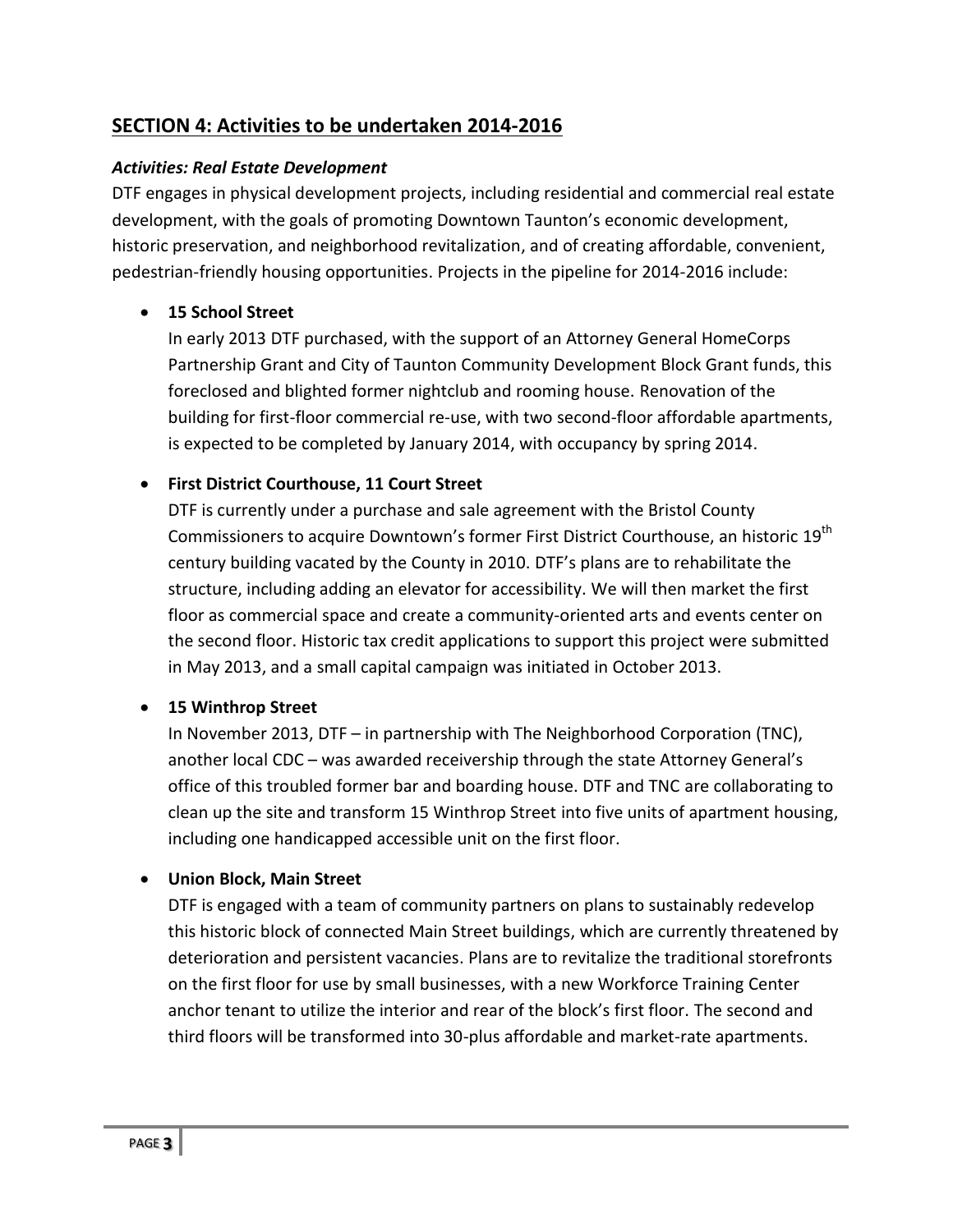#### *Activities: Economic Development*

DTF's economic development programs are focused on supporting and strengthening small and emerging businesses in the Downtown Taunton neighborhood, creating job opportunities, and fostering a vibrant community in which people of diverse backgrounds can live, work, and visit.

## **Arts and Cultural Programming**

As part of DTF's comprehensive approach to neighborhood revitalization, the organization hosts a year-round series of arts and cultural programs in the Downtown neighborhood that highlight the area's history, public spaces, artists, arts organizations, and businesses. Local residents, artists, and business people are involved in all aspects of planning and facilitating these programs, which have a positive impact on the area's economic development and the neighborhood's sense of place and community pride.

#### **Small Business Technical Assistance**

Starting in spring 2014, DTF will provide professional Best Retail Practices (BRP) workshops, one-on-one consultations, and retail mini-grants to Downtown businesses. In addition to this formal small business technical assistance program, DTF staff members regularly provide Downtown business owners – or those interested in investing in Downtown – with informal education and outreach, including assisting businesses in applying for funds through the City's Downtown Façade Grant Program.

# **SECTION 5: How success will be measured and/or evaluated**

#### *Evaluation: Real Estate Development*

DTF's real estate development projects will be evaluated by their success in meeting the specific project timelines, budgets, and other benchmarks established by the DTF Board of Directors. Specifically, the criteria for success for the pipeline projects listed above are:

- **15 School Street** construction completed and full occupancy by spring 2014.
- **First District Courthouse** capital campaign completed and financing in place by summer 2014; construction completed by the end of calendar year 2016.
- **15 Winthrop Street** financing in place and construction begun by the end of 2014.
- **Union Block** development team, funding strategy, and project timeline established by the end of 2014, with construction begun by the end of 2016.

#### *Evaluation: Economic Development*

DTF's economic development strategy combines small business technical assistance with arts and cultural programming and arts space development. Funded in large part by a two-year Adams Arts grant from the Massachusetts Cultural Council, these programs each have specific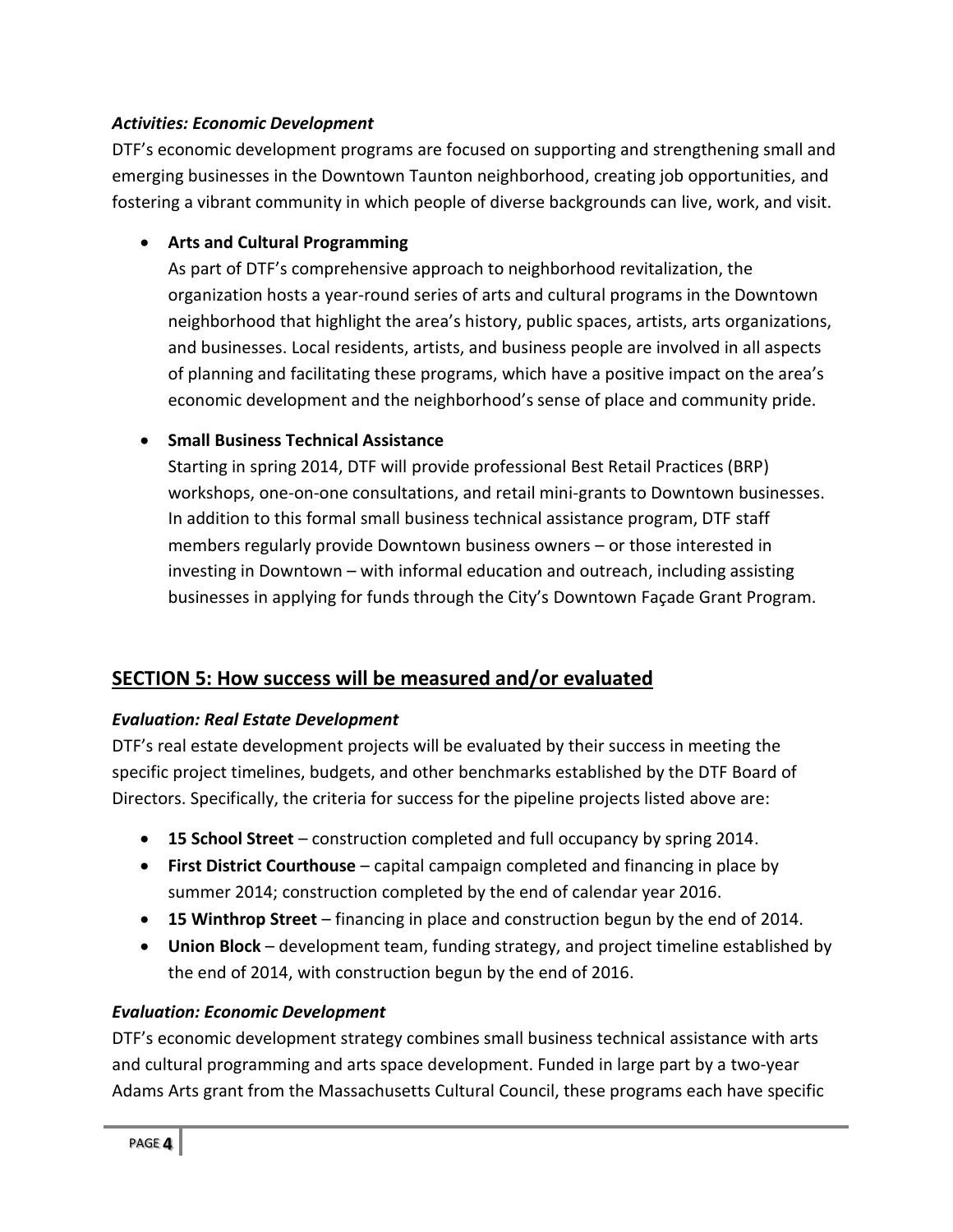targeted levels of artist, audience, and business participation. DTF staff will be responsible for tracking these indicators with the goal of quantifiable increased impact over time. Please see **Attachment D: "Downtown Taunton Creates" Logic Model**, which was submitted as part of DTF's FY 2014-15 Adams Arts grant application, for details on the criteria for success established for DTF's economic development programs.

## **SECTION 6: Collaborative efforts to support implementation**

The Downtown Taunton Foundation's CIP is supported by the following collaborators:

**Taunton Business Improvement District, Inc.**

The DTF's partnership with the Taunton Business Improvement District increases DTF's organizational capacity by sharing staff and office space, collaborating on marketing and outreach, and providing complementary Downtown revitalization programs including enhanced maintenance, beautification, marketing, and public safety services.

#### **The Neighborhood Corporation**

A regional CDC with strong community organizing and real estate development experience, The Neighborhood Corporation has formed a 50/50 partnership with the DTF on the receivership of 15 Winthrop Street in Downtown Taunton, bringing the expertise and resources of both organizations to this important revitalization project.

#### **City of Taunton**

The City of Taunton's Office of Economic and Community Development has allocated Community Development Block Grant (CDBG) funds to support DTF's eligible community development projects in the past, and we hope to continue this relationship in the future. The OECD and supports DTF's small business assistance and neighborhood revitalization goals through its own ongoing Downtown Façade Grant Program.

#### **Arts and Cultural Partners**

Several community partners actively collaborate to plan and implement DTF-initiated arts and cultural programs, including the Arts Collaborative of Taunton, Old Colony Historical Society, Taunton Area Chamber of Commerce, Taunton Art Association, and the Trescott Street Gallery. In turn, the DTF actively participates in other community groups' and agencies' arts and cultural initiatives, such as the City of Taunton Mayor's Office's annual *Lighting of the Green* downtown holiday celebration, for which DTF provides outreach and planning, volunteer coordination, and marketing assistance.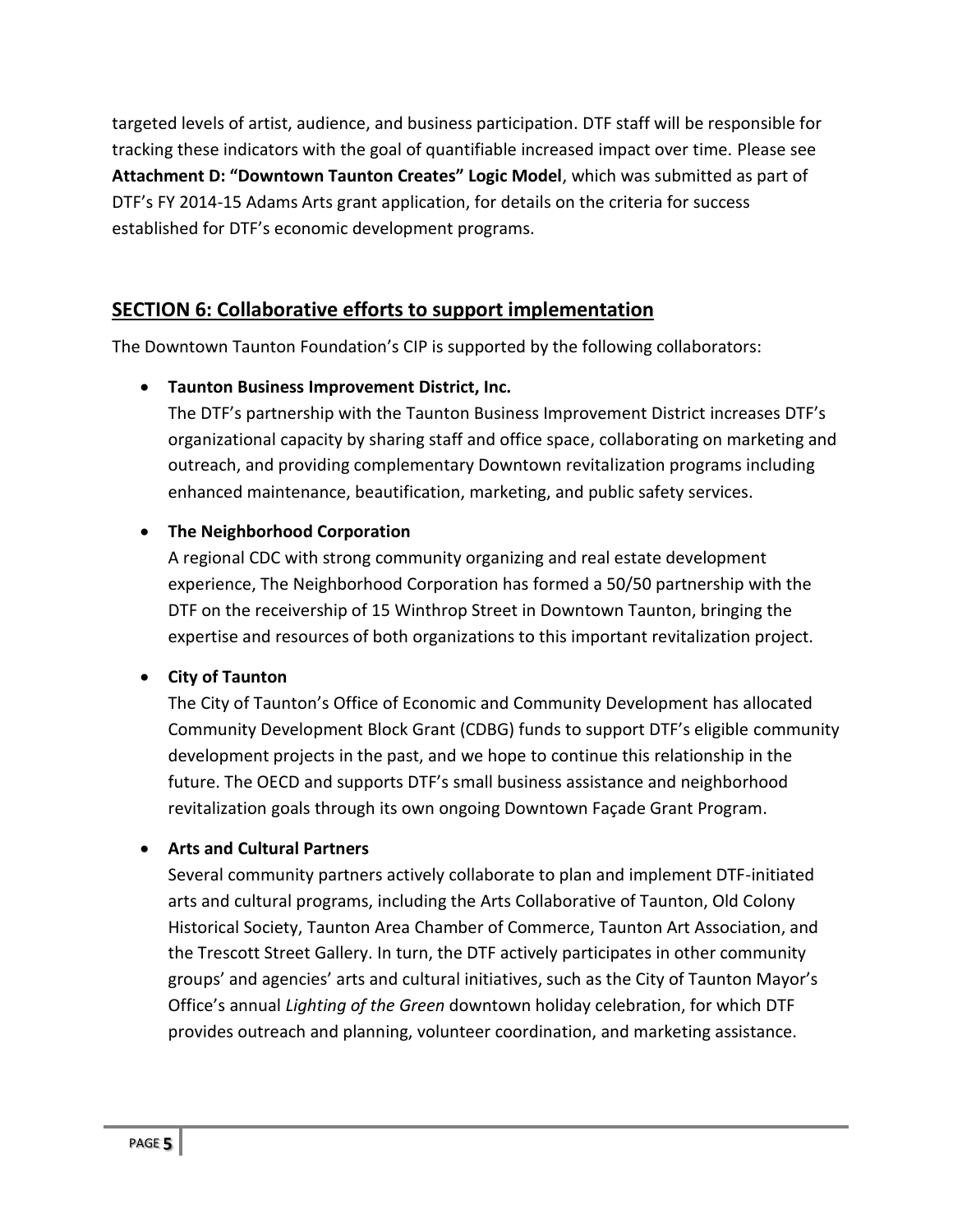# **SECTION 7: Integration of activities; consistency with community strategy/vision**

This CIP supports and builds upon the strategy and vision articulated in existing community development plans, including the **2009 Downtown Taunton Development Study**, a joint effort of Taunton's Office of Economic and Community Development and the UMass Dartmouth Urban Initiative. The study was funded by a MA DHCD Gateway Action Grant.

This CIP's strategy for the integration of the arts and culture into community development was outlined in June 2013 in an application to the Massachusetts Cultural Council's Adams Arts Program to support "Downtown Taunton Creates", a collaborative program involving 16 community and government partner organizations.

Both the real estate development and economic development activities outlined in this CIP are also described in the **Taunton Business Improvement District's 2014-2018 Strategic Plan**.

## **SECTION 8: Financing strategy**

DTF will implement the CIP using a variety of financing strategies, including:

#### **Attorney General HomeCorps Partnership Grant**

DTF was awarded a multi-year HomeCorps Partnership Grant in 2012. These funds are now being used to support housing creation at 15 School Street and 15 Winthrop Street.

#### **Massachusetts Cultural Council Adams Arts Program**

DTF was awarded a grant of \$23,250 for FY2014 and \$24,000 in FY2015 from the MCC to support arts and cultural, marketing, and small business technical assistance programs.

#### **Massachusetts Cultural Council Cultural Facilities Fund**

DTF received a planning and technical assistance grant from the MCC's Cultural Facilities Fund in 2013 to support the rehabilitation of the First District Courthouse. We plan to apply for a capital grant from this fund in 2014 to fund implementation of the project.

#### **Individual Donations, Corporation Sponsorships, and Bank Foundation Grants**

DTF conducts an annual membership drive for individual donations, solicits corporate sponsors for our arts and cultural events, and seeks grants from local and regional banks that have a commitment to community development in order to support our mission.

#### **Construction and Mortgage Loans**

DTF is experienced in applying for and managing loans necessary to finance major real estate projects. In particular, we regularly partner with Taunton-based bank Bristol County Savings Bank to finance our community development projects.